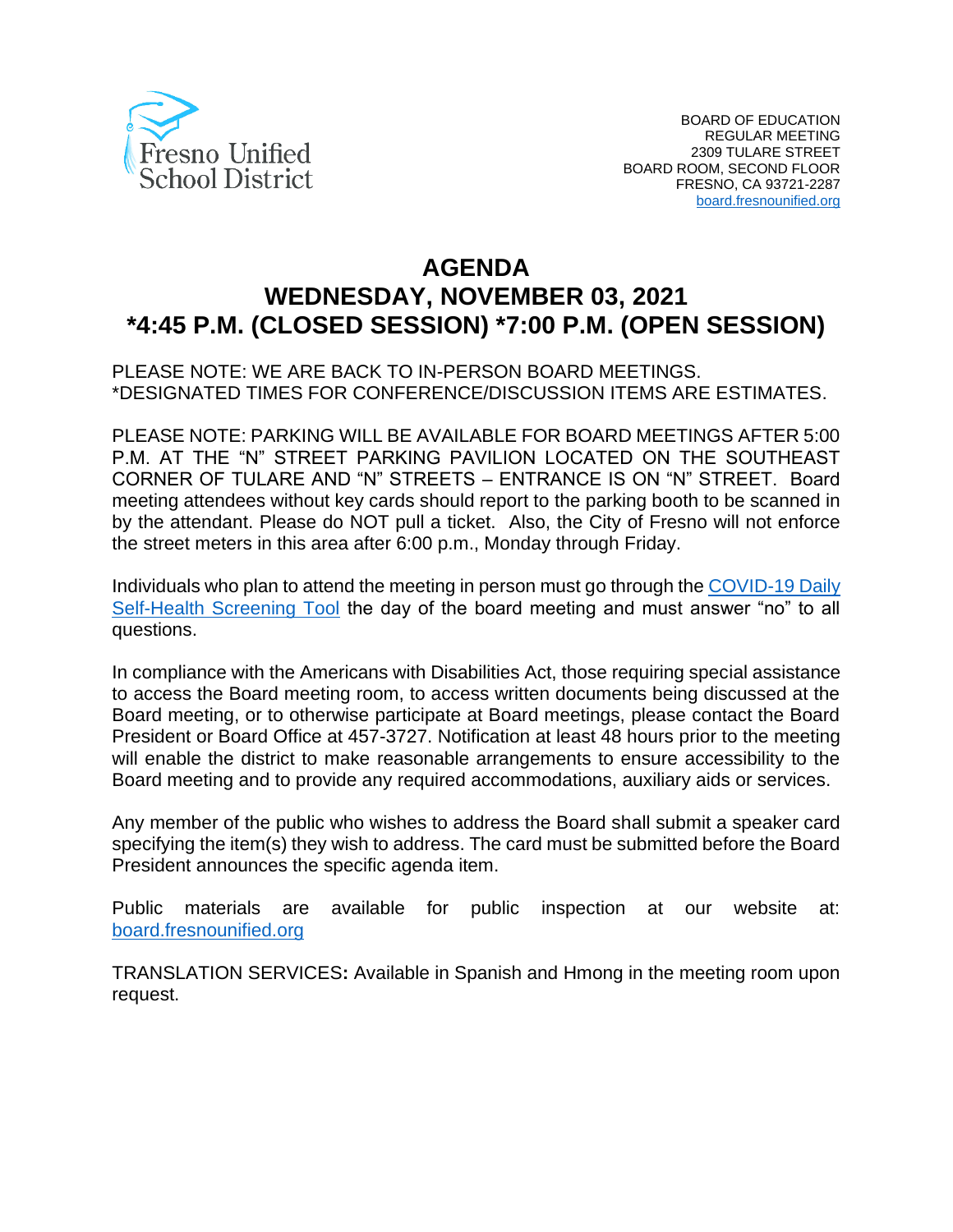#### **\*4:45 P.M**. **CALL** Meeting to Order **OPPORTUNITY** for Public Comment on Closed Session Agenda Items **RECESS** for Closed Session to discuss the following**:**

- 1. Public Employee Performance Evaluation Government Code Section 54957. a. Superintendent
- 2. Student Expulsions Pursuant to Education Code Section 35146.
- 3. Conference with Labor Negotiator (Government Code Section 54957.6); FUSD Negotiator(s): Paul Idsvoog; Employee Organizations(s): FTA, CSEA, Chapter 125, CSEA, Chapter 143, SEIU, Local 521, FASTA/SEIU, Local 521/CTW, CLC, Fresno Unified Building & Construction Trades/FTA; International Association of Machinists and Aerospace Workers (IAMAW), Unrepresented Employees: All Management, Confidential, and Supervisory Employees.
- 4. Public Employee Discipline/Dismissal/Release/Reassignment/Resignation.
- 5. Public Employment/Appointment (Government Code Section 54957). a. Director
- 6. Conference with Legal Counsel Existing Litigation (Government Code Section 54956.9(d)(1)).
	- a. Potential Case (One)
	- b. Risk Management Litigation Report

### **\*7:00 P.M., RECONVENE** and report action taken during Closed Session, if any.

#### **PLEDGE OF ALLEGIANCE**

A staff member will lead the flag salute.

### **HEAR Report from Superintendent**

### **OPPORTUNITY for Public Comment on Consent Agenda Items**

**ALL CONSENT AGENDA** items are considered routine by the Board of Education and will be enacted by one motion. There will be no separate discussion of items unless a Board member so requests, in which event, the item(s) will be considered following approval of the Consent Agenda.

# **A. CONSENT AGENDA**

### **A-1, APPROVE Personnel List**

Included in the Board binders is the Personnel List, Appendix A, as submitted. The Superintendent recommends approval. Fiscal impact: There is no fiscal impact to the district at this time. Contact person: Paul Idsvoog, telephone 457-3548.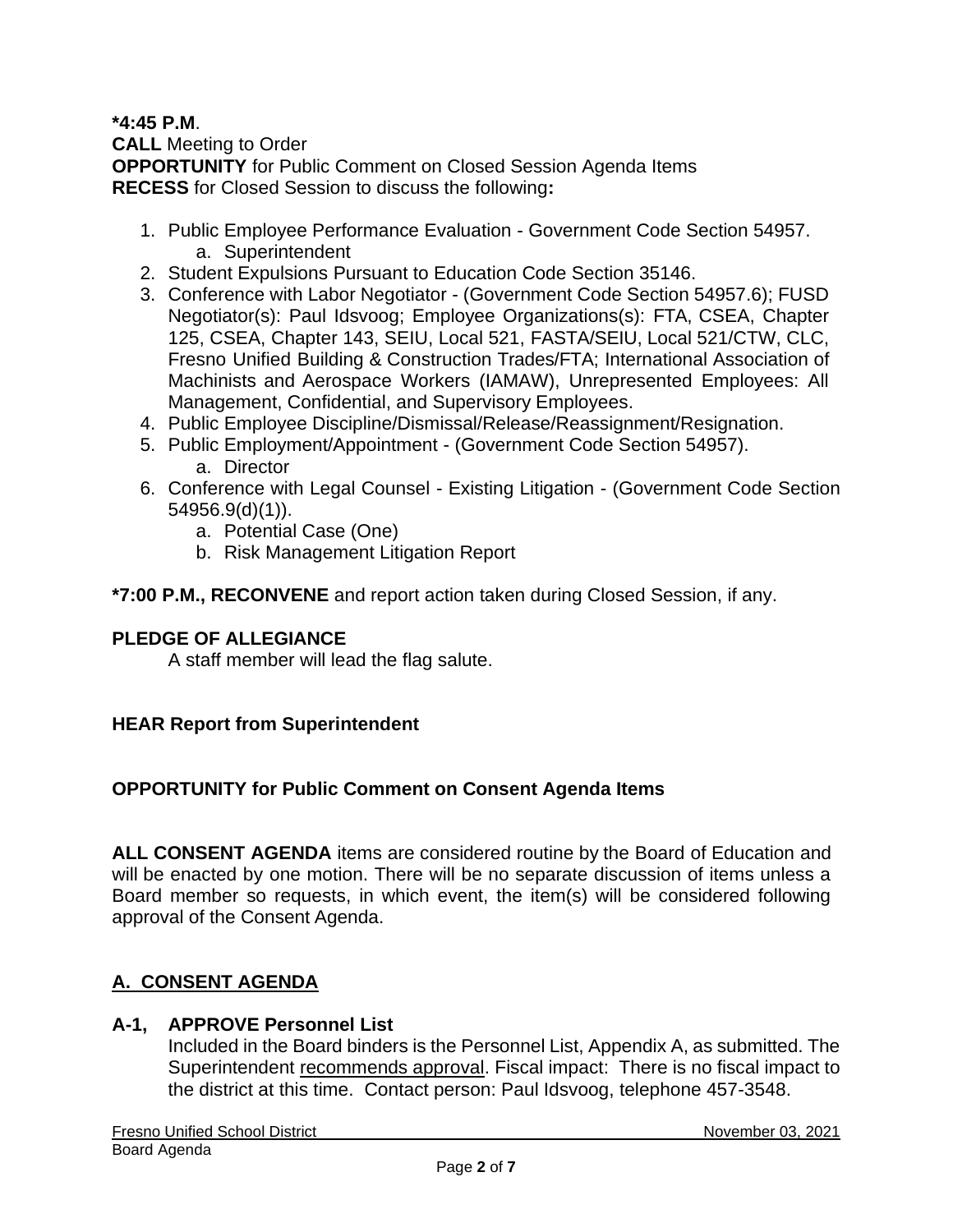### **A. CONSENT AGENDA - continued**

### **A-2, ADOPT Findings of Fact and Recommendations of District Administrative Board**

The Board of Education received and considered the Findings of Fact and Recommendations of District Administrative Panels resulting from hearings on expulsion and readmittance cases conducted during the period since the October 27, 2021 Regular Board Meeting. The Superintendent recommends adoption. Fiscal impact: There is no fiscal impact to the district at this time. Contact person: Kim Mecum, telephone 457-3731.

#### **A-3, ADOPT Emergency Resolution Delegating Authority to Take Necessary Action to Protect Students and Staff from Substitute Shortages during the 2021/22 School Year**

Adoption of this resolution declares the existence of an ongoing emergency within the district arising from a shortage of substitutes and delegates and authorizes the District Superintendent to take all appropriate action to respond to the emergency substitute shortage, including but not limited to, recruiting and retaining qualified substitutes to meet the district substitute staffing needs, ensuring and protecting the welfare, safety and educational wellbeing of all students, providing necessary staffing and instruction, and to reduce the need to deploy students and to reduce the need for having to use classified, certificated and administrative staff to cover for substitute shortages. The Board President recommends adoption. Fiscal impact: There is no fiscal impact to the district at this time. Contact person: Paul Idsvoog, telephone 457-3548.

#### **A-4, ADOPT Resolution Proclaiming November 08 – 12, 2021, as National School Psychology Week**

Included in the Board binders is a resolution proclaiming November 08 – 12, 2021, as National School Psychology Week. In appreciation for our school psychologists, the district celebrates, recognizes, and honors each of them and their contribution to the entire Fresno Unified School District's students, families, and staff. The Superintendent recommends adoption. Fiscal impact: There is no fiscal impact to the district at this time. Contact person: Kim Mecum, telephone 457-3731.

### **A-5, APPROVE Minutes from Prior Meeting**

Included in the Board binders are the draft minutes for the October 27, 2021 Regular Board Meeting. The Superintendent recommends approval. Fiscal impact: There is no fiscal impact to the district at this time. Contact person: Dr. Robert G. Nelson, telephone 457-3884.

#### **A-6, APPROVE Agreement with Green Meadows Outdoor School, Merced County Office of Education**

Included in the Board binders is a request to approve an agreement with Green Meadows Outdoor School. Green Meadows Outdoor Camp provides sixth grade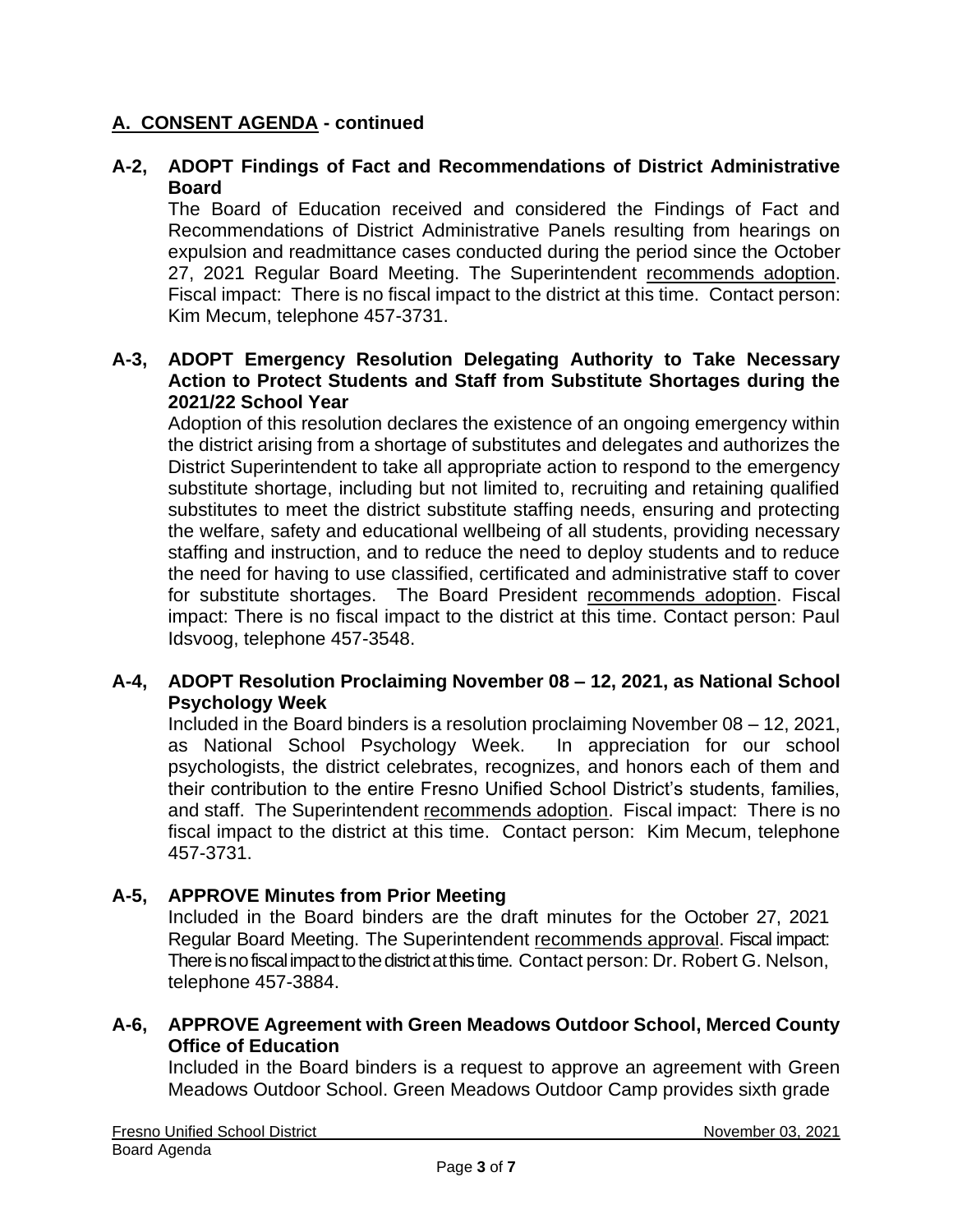# **A. CONSENT AGENDA - continued**

students with an opportunity to gain hands-on science instruction with relevant curriculum, while building positive relationships with their peers, teachers, and adults. Green Meadows has been a part of the sixth-grade camp options since 2015 and for each of the past five years, Green Meadows provides a camp experience for 10 – 13 Fresno Unified elementary sites. The camp is located above Oakhurst, in the Sierra Nevada Forest, approximately one and a half hours from Fresno. The Superintendent recommends approval. Fiscal impact: Sufficient funds in the amount of \$325,000 are available in the Educational Enrichment Trip budget. Contact person: Kim Mecum, telephone 457-3731.

### **A-7, RATIFY Change Orders**

Included in the Board binders is information on Change Orders for the following projects:

| Bid 20-19, Fresno High School Career Technical Education (CTE) Building |     |        |
|-------------------------------------------------------------------------|-----|--------|
| Construction                                                            |     |        |
| Change Order 7 presented for ratification                               | ·SS | 24,533 |
| Bid 20-49, Juan Felipe Herrera New Elementary School                    |     |        |
| Change Order 4 presented for ratification                               | \$. | 83,643 |
|                                                                         |     |        |

Bid 21-34, Ventura and 10th South Campus Site and Tenant Improvements, Buildings C and D

| South Campus Site, Change Order 2 presented for ratification   |      | 42,633  |
|----------------------------------------------------------------|------|---------|
| Tenant Improvements, Change Order 2 presented for ratification | - \$ | 428,236 |

The Superintendent recommends ratification. Fiscal impact: Sufficient funds in the amount of \$579,045 are available in the Measure X Fund for Bids 20-19, 20- 49, and 21-34. Contact person: Karin Temple, telephone 457-3134.

#### **A-8, RATIFY Purchase Orders from August 01, 2021 through August 31, 2021 – Primary Report**

Included in the Board binders is information on purchase orders issued from August 01, 2021 through August 31, 2021. Two agenda items are presented to ratify purchase orders. The first item includes the Primary Report with all purchase orders issued during the reported dates with the exception of those that may present a potential conflict of interest for an individual Board member. All remaining purchase orders are in the Supplemental Report and presented as a second agenda item. The Superintendent recommends ratification. Fiscal impact: Funding is noted on the attached pages. Contact person: Karin Temple, telephone 457-3134.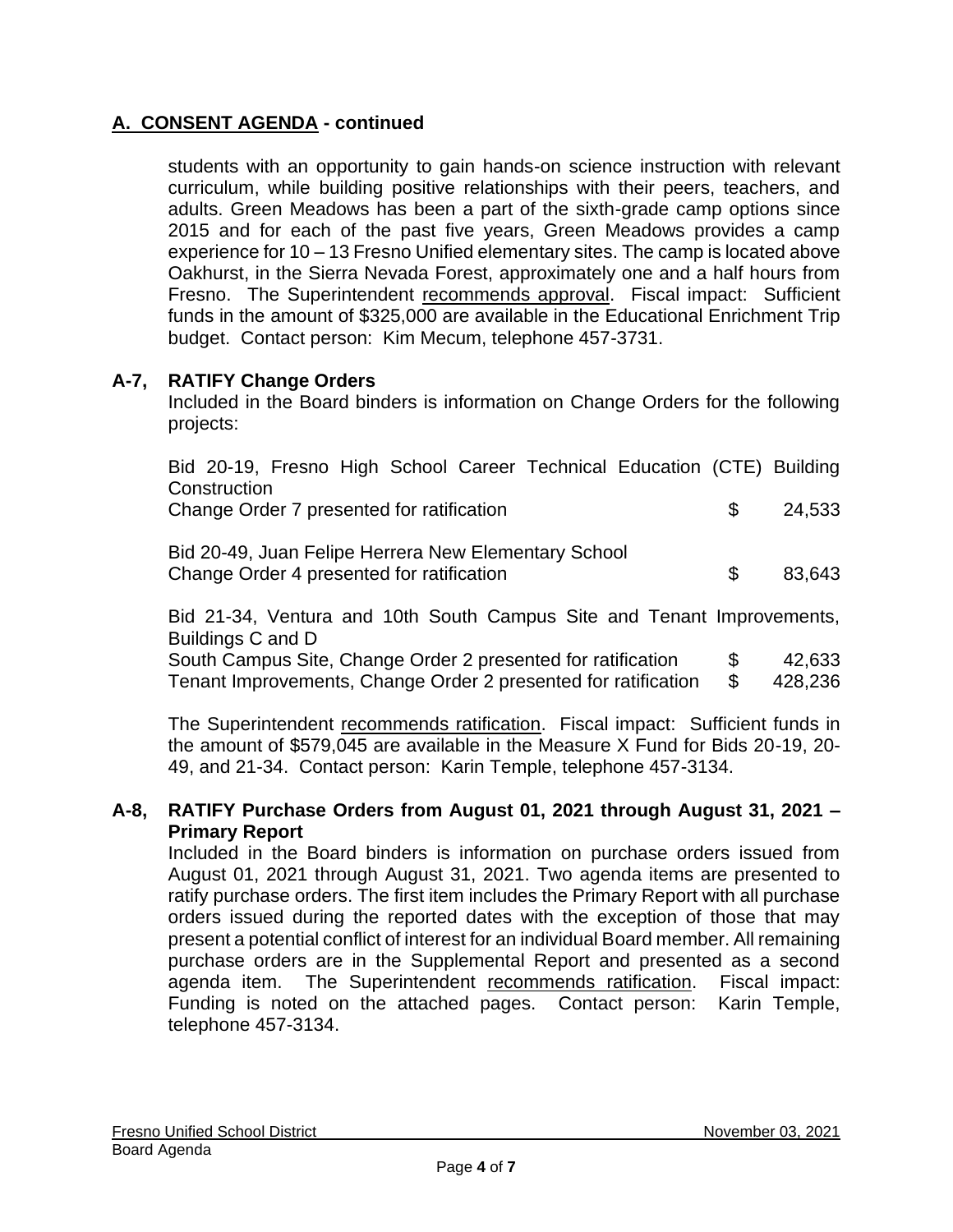### **A. CONSENT AGENDA - continued**

#### **A-9, RATIFY Purchase Orders from August 01, 2021 through August 31, 2021 – Supplemental Report**

Included in the Board binders is information on purchase orders issued from August 01, 2021 through August 31, 2021. Two agenda items are presented to ratify purchase orders. The first item includes the Primary Report with all purchase orders issued during the reported dates with the exception of those that may present a potential conflict of interest for an individual Board member. All remaining purchase orders are in the Supplemental Report and presented as a second agenda item. The Superintendent recommends ratification. Fiscal impact: Funding is noted on the attached pages. Contact person: Karin Temple, telephone 457-3134.

### **END OF CONSENT AGENDA (ROLL CALL VOTE)**

#### **UNSCHEDULED ORAL COMMUNICATIONS**

Individuals who wish to address the Board on topics within the Board's subject matter jurisdiction, but **not** listed on this agenda may do so at this time. If you wish to address the Board on a specific item that is listed on the agenda, you should do so when that specific item is called. Individuals shall submit a speaker card specifying the topic they wish to address. The card must be submitted before the Board President announces unscheduled oral communications.

While time limitations are at the discretion of the Board President, generally members of the public will be limited to a maximum of three (3) minutes per speaker for a total of thirty (30) minutes of public comment as designated on this agenda. Any individual who has not had an opportunity to address the Board during this initial thirty (30) minute period may do so at the end of the meeting after the Board has addressed all remaining items on this agenda. Without taking action and only as expressly permitted by Board Bylaw 9323, Board members may ask questions, make brief announcements, or provide a brief response to statements presented by the public about topics raised in unscheduled oral communications. Board members must be recognized by the President in order to speak and will generally be limited to no more than one (1) minute each for this purpose. The Board President shall have the discretion to further limit Board members' opportunity to speak on topics raised in unscheduled oral communications to ensure the orderly and efficient conduct of district business.

Members of the public with questions on school district issues may submit them in writing. The Board will automatically refer to the Superintendent any formal requests that are brought before them at this time. The appropriate staff member will furnish answers to questions.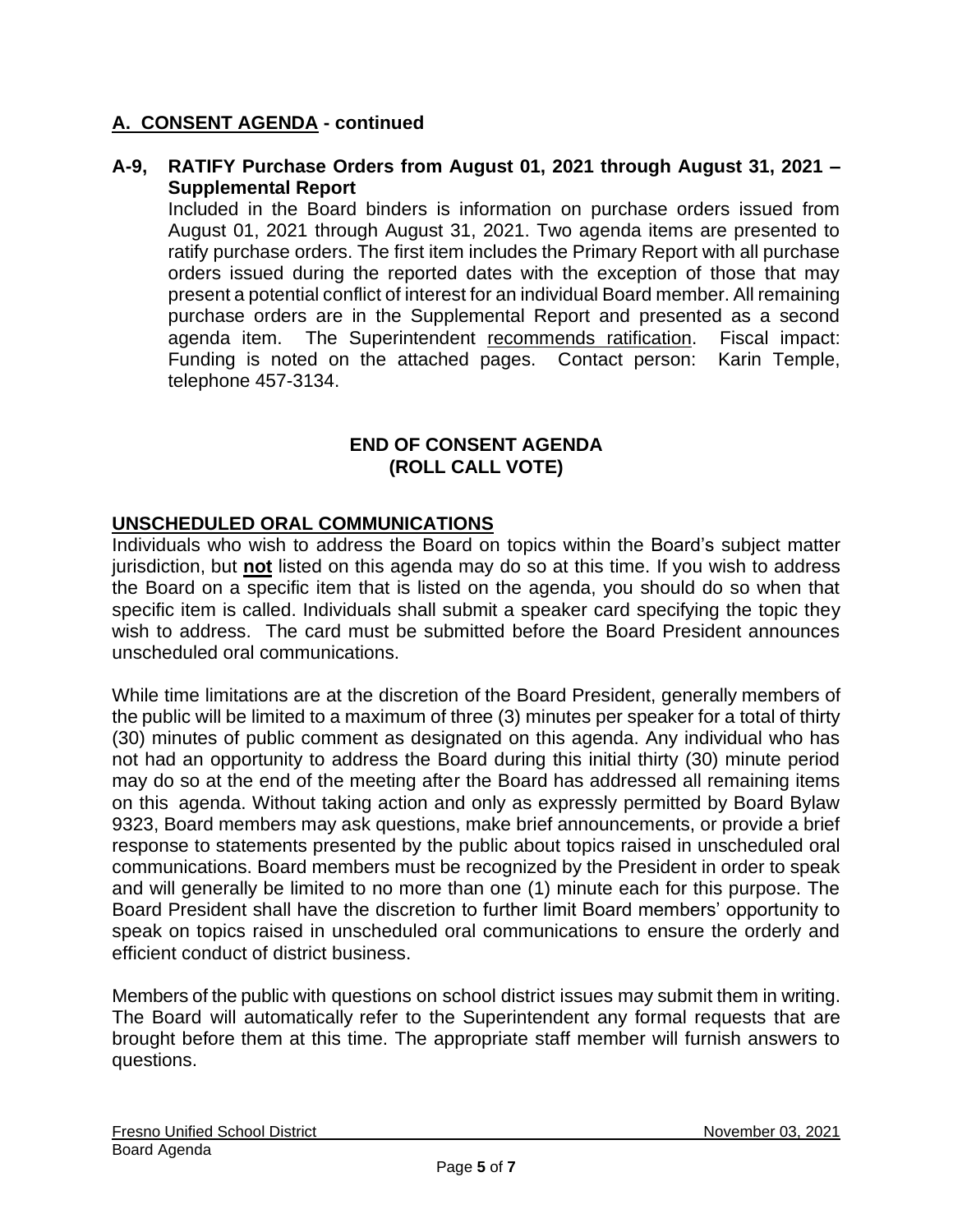### **B. CONFERENCE/DISCUSSION AGENDA**

### **\*7:30 P.M.**

#### **B-10, DISCUSS and ADOPT Resolution 21-10 Authorizing the Issuance and Sale of 2021 Refunding General Obligation Bonds to Refund Outstanding General Obligation Bonds of The District and Approving Related Documents and Actions**

Resolution No. 21-10, included in the Board binders, authorizes the issuance and sale of 2021 Refunding General Obligation Bonds in the aggregate principal amount of not to exceed \$160 million and authorizes the execution of related documents and actions. The Refunding Bonds will be issued under the California Government Code and will provide funds to refinance three outstanding general obligation issues of the District. The Refunding Bonds will be issued in two series, consisting of Series A Bonds the proceeds of which will be applied to refinance the District's outstanding 2010 Series A Bonds, and Series B Bonds the proceeds of which will be applied to refinance the District's outstanding 2010 Series E Bonds and 2016 Series A Bonds. The Superintendent recommends adoption. Fiscal impact: Funding source is property taxes levied within the District as approved by the voter electorate in connection with the authorization of the prior bonds that will be refunded. The refunding is estimated to produce savings of approximately \$2.7 million which will be passed through to the District's taxpayers. Contact person: Santino Danisi, telephone 457-6226.

#### **\*7:55 P.M.**

#### **B-11, DISCUSS and APPROVE Nomination of Additional Committee Members that will Develop a Draft Policy on Renaming School Facilities**

On October 13, 2021, the Board discussed and approved a list of community members and staff to serve on a committee that will develop a draft policy on Renaming School Facilities, as well as work on the current policy regarding the Naming of School Facilities. Included in the motion for approval was a request to have the Board President appoint a student and a community member to represent Trustee Area 5 and Trustee Area 7 respectively. Below are President Davis' appointments to the committee, subject to board approval:

- Pao Yang Trustee Area 5
- Kay Bertken Trustee Area 7
- Maise Aguilar Student Representative

The Board President recommends approval. Fiscal impact: There is no fiscal impact to the district at this time. Contact person: David Chavez, 457-3566.